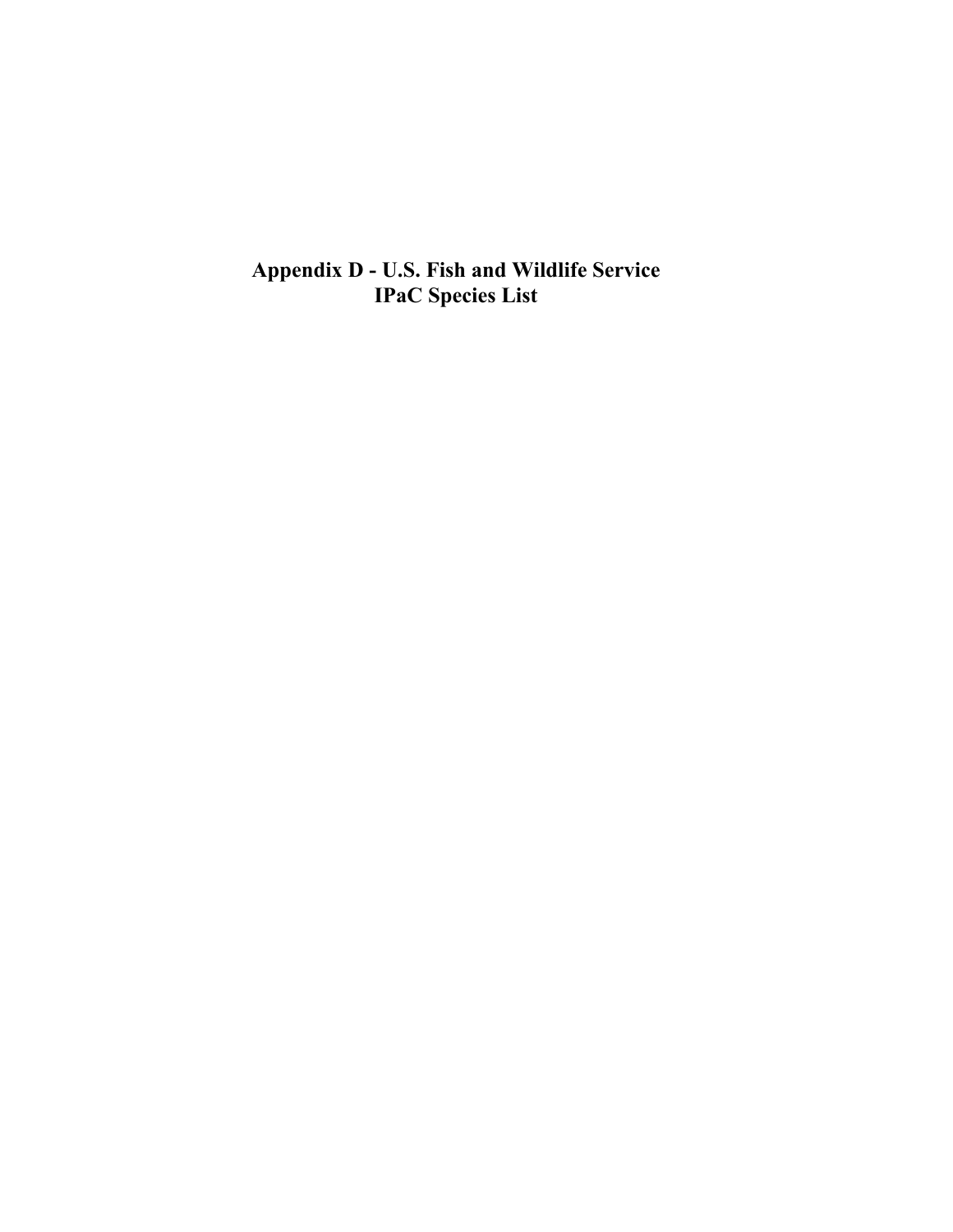

## United States Department of the Interior

FISH AND WILDLIFE SERVICE Sacramento Fish And Wildlife Office Federal Building 2800 Cottage Way, Room W-2605 Sacramento, CA 95825-1846 Phone: (916) 414-6600 Fax: (916) 414-6713



March 02, 2022 In Reply Refer To: Project Code: 2022-0014554 Project Name: Lake Isabella Dam Safety Modification Project End of Deviation Supplemental Environmental Assessment

### Subject: List of threatened and endangered species that may occur in your proposed project location or may be affected by your proposed project

To Whom It May Concern:

The enclosed species list identifies threatened, endangered, proposed and candidate species, as well as proposed and final designated critical habitat, that may occur within the boundary of your proposed project and/or may be affected by your proposed project. The species list fulfills the requirements of the U.S. Fish and Wildlife Service (Service) under section 7(c) of the Endangered Species Act (Act) of 1973, as amended (16 U.S.C. 1531 *et seq.*).

New information based on updated surveys, changes in the abundance and distribution of species, changed habitat conditions, or other factors could change this list. Please feel free to contact us if you need more current information or assistance regarding the potential impacts to federally proposed, listed, and candidate species and federally designated and proposed critical habitat. Please note that under 50 CFR 402.12(e) of the regulations implementing section 7 of the Act, the accuracy of this species list should be verified after 90 days. This verification can be completed formally or informally as desired. The Service recommends that verification be completed by visiting the ECOS-IPaC website at regular intervals during project planning and implementation for updates to species lists and information. An updated list may be requested through the ECOS-IPaC system by completing the same process used to receive the enclosed list.

The purpose of the Act is to provide a means whereby threatened and endangered species and the ecosystems upon which they depend may be conserved. Under sections  $7(a)(1)$  and  $7(a)(2)$  of the Act and its implementing regulations (50 CFR 402 *et seq.*), Federal agencies are required to utilize their authorities to carry out programs for the conservation of threatened and endangered species and to determine whether projects may affect threatened and endangered species and/or designated critical habitat.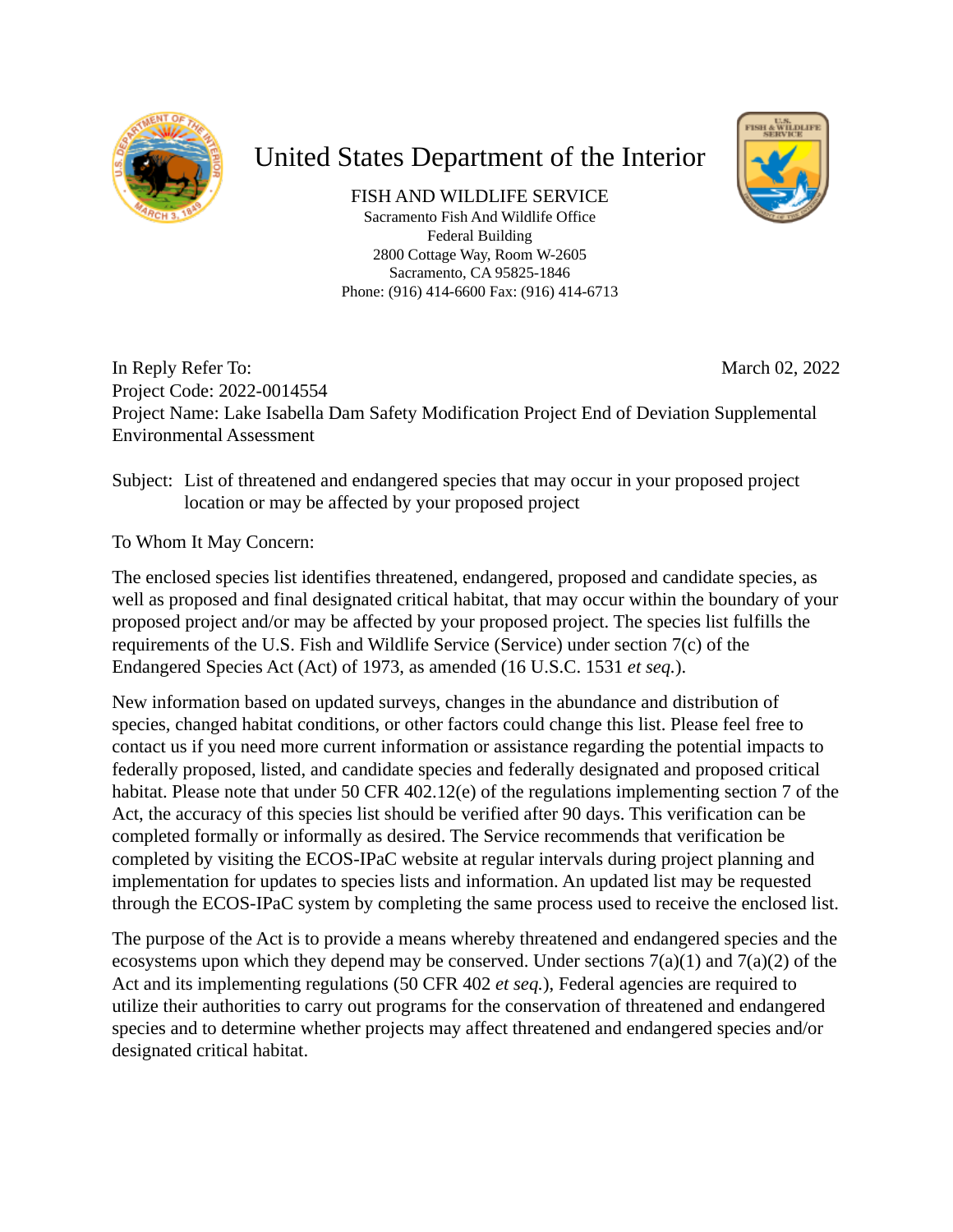A Biological Assessment is required for construction projects (or other undertakings having similar physical impacts) that are major Federal actions significantly affecting the quality of the human environment as defined in the National Environmental Policy Act (42 U.S.C. 4332(2) (c)). For projects other than major construction activities, the Service suggests that a biological evaluation similar to a Biological Assessment be prepared to determine whether the project may affect listed or proposed species and/or designated or proposed critical habitat. Recommended contents of a Biological Assessment are described at 50 CFR 402.12.

If a Federal agency determines, based on the Biological Assessment or biological evaluation, that listed species and/or designated critical habitat may be affected by the proposed project, the agency is required to consult with the Service pursuant to 50 CFR 402. In addition, the Service recommends that candidate species, proposed species and proposed critical habitat be addressed within the consultation. More information on the regulations and procedures for section 7 consultation, including the role of permit or license applicants, can be found in the "Endangered Species Consultation Handbook" at:

#### http://www.fws.gov/endangered/esa-library/pdf/TOC-GLOS.PDF

**Migratory Birds**: In addition to responsibilities to protect threatened and endangered species under the Endangered Species Act (ESA), there are additional responsibilities under the Migratory Bird Treaty Act (MBTA) and the Bald and Golden Eagle Protection Act (BGEPA) to protect native birds from project-related impacts. Any activity, intentional or unintentional, resulting in take of migratory birds, including eagles, is prohibited unless otherwise permitted by the U.S. Fish and Wildlife Service (50 C.F.R. Sec. 10.12 and 16 U.S.C. Sec. 668(a)). For more information regarding these Acts see https://www.fws.gov/birds/policies-and-regulations.php.

The MBTA has no provision for allowing take of migratory birds that may be unintentionally killed or injured by otherwise lawful activities. It is the responsibility of the project proponent to comply with these Acts by identifying potential impacts to migratory birds and eagles within applicable NEPA documents (when there is a federal nexus) or a Bird/Eagle Conservation Plan (when there is no federal nexus). Proponents should implement conservation measures to avoid or minimize the production of project-related stressors or minimize the exposure of birds and their resources to the project-related stressors. For more information on avian stressors and recommended conservation measures see https://www.fws.gov/birds/bird-enthusiasts/threats-tobirds.php.

In addition to MBTA and BGEPA, Executive Order 13186: *Responsibilities of Federal Agencies to Protect Migratory Birds*, obligates all Federal agencies that engage in or authorize activities that might affect migratory birds, to minimize those effects and encourage conservation measures that will improve bird populations. Executive Order 13186 provides for the protection of both migratory birds and migratory bird habitat. For information regarding the implementation of Executive Order 13186, please visit https://www.fws.gov/birds/policies-and-regulations/ executive-orders/e0-13186.php.

We appreciate your concern for threatened and endangered species. The Service encourages Federal agencies to include conservation of threatened and endangered species into their project planning to further the purposes of the Act. Please include the Consultation Code in the header of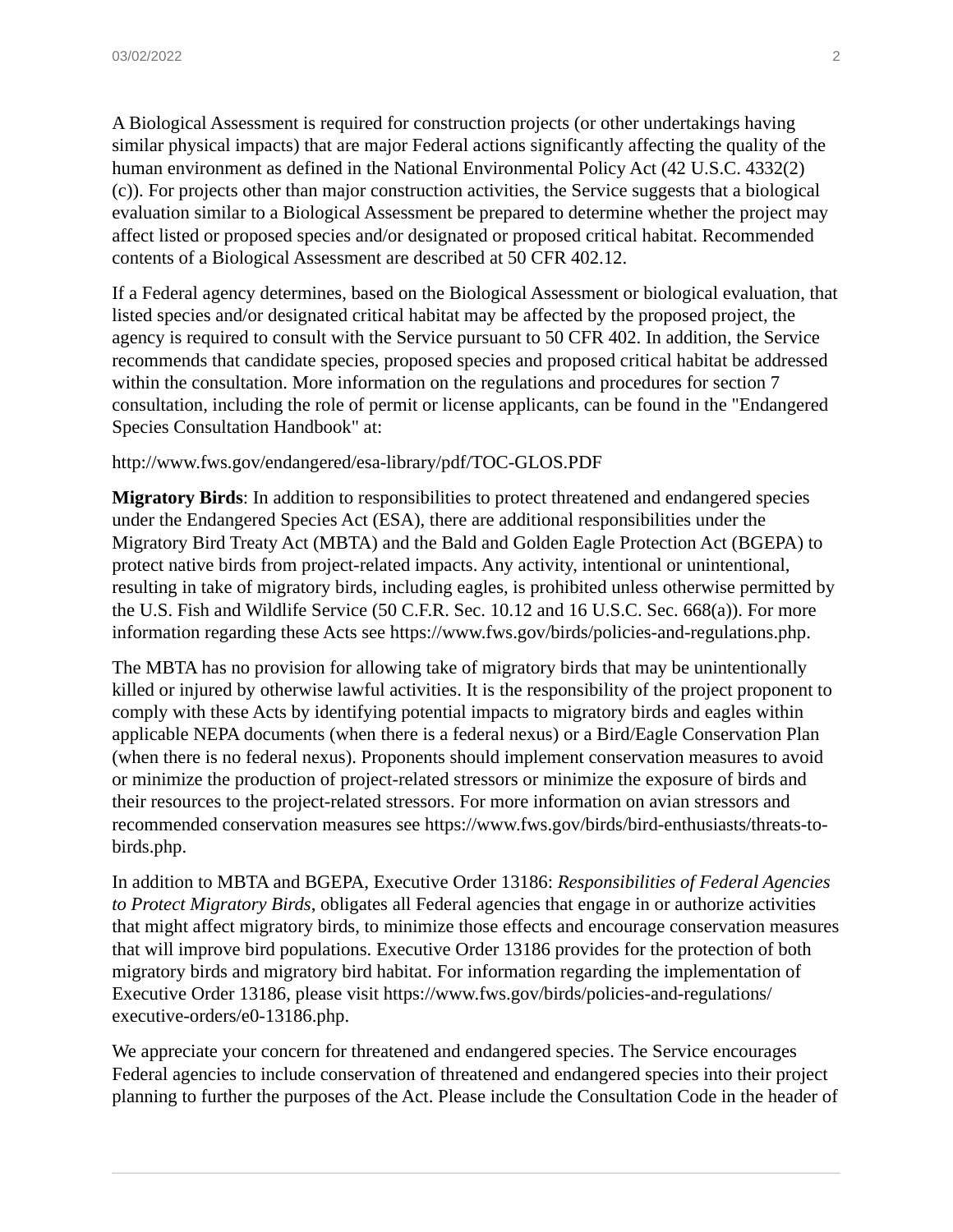this letter with any request for consultation or correspondence about your project that you submit to our office.

Attachment(s):

**•** Official Species List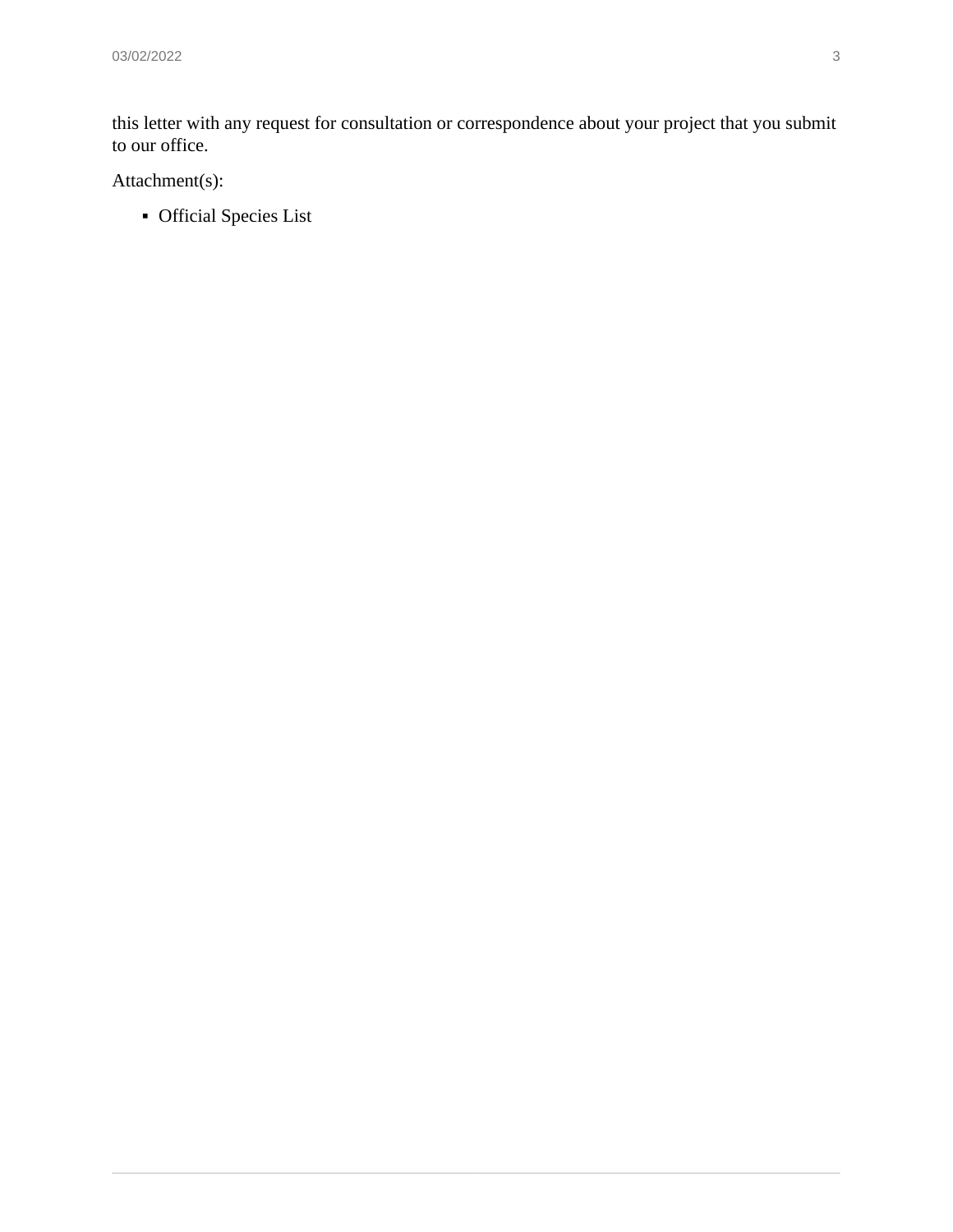# **Official Species List**

This list is provided pursuant to Section 7 of the Endangered Species Act, and fulfills the requirement for Federal agencies to "request of the Secretary of the Interior information whether any species which is listed or proposed to be listed may be present in the area of a proposed action".

This species list is provided by:

#### **Sacramento Fish And Wildlife Office**

Federal Building 2800 Cottage Way, Room W-2605 Sacramento, CA 95825-1846 (916) 414-6600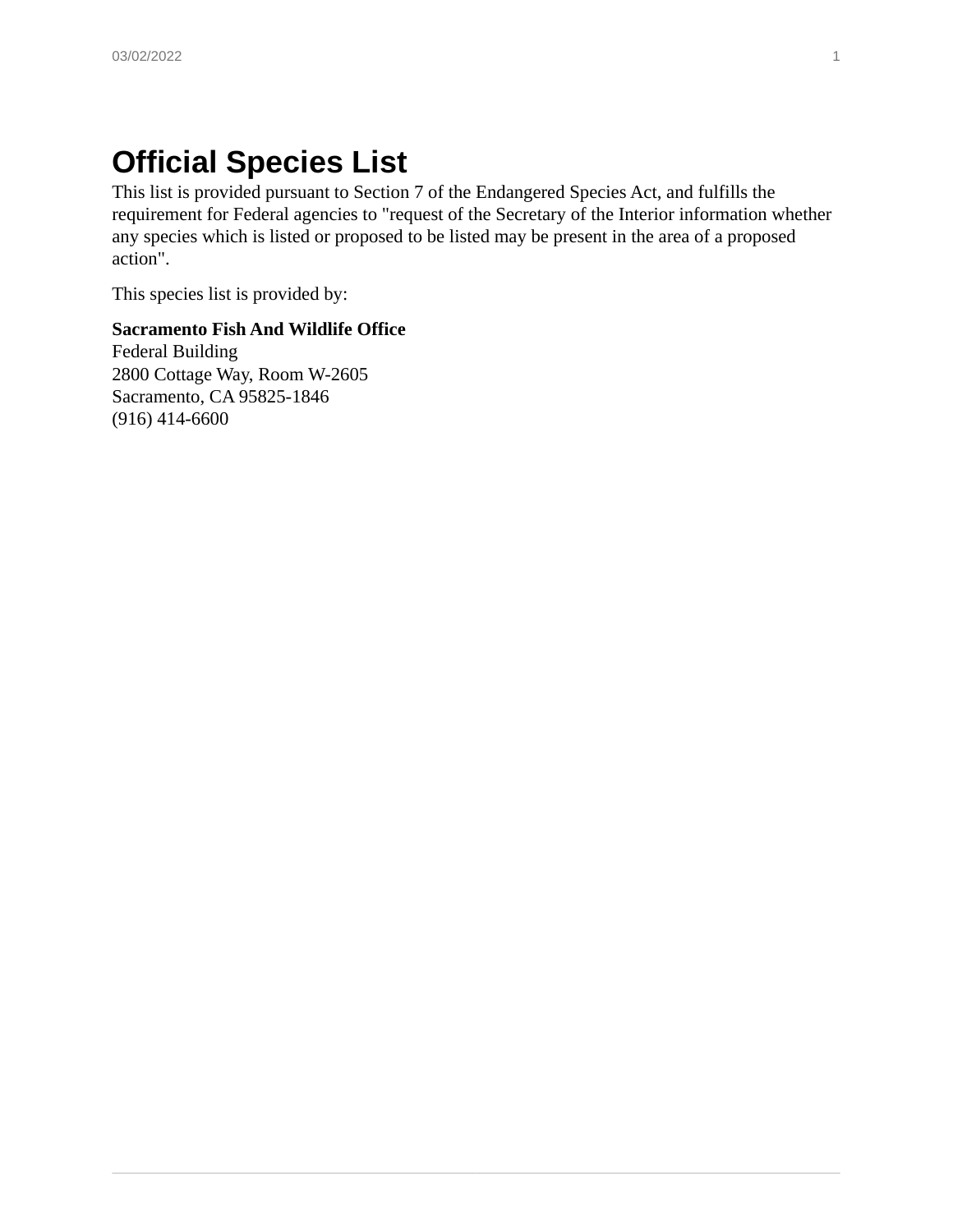## **Project Summary**

| Project Code:               | 2022-0014554                                                                                                                                                                                                                                                                                                                                                                                                                                                                                                                                                                                                                                                                                                                                                                                                                                                                                                                                                                                                         |
|-----------------------------|----------------------------------------------------------------------------------------------------------------------------------------------------------------------------------------------------------------------------------------------------------------------------------------------------------------------------------------------------------------------------------------------------------------------------------------------------------------------------------------------------------------------------------------------------------------------------------------------------------------------------------------------------------------------------------------------------------------------------------------------------------------------------------------------------------------------------------------------------------------------------------------------------------------------------------------------------------------------------------------------------------------------|
| <b>Event Code:</b>          | None                                                                                                                                                                                                                                                                                                                                                                                                                                                                                                                                                                                                                                                                                                                                                                                                                                                                                                                                                                                                                 |
| Project Name:               | Lake Isabella Dam Safety Modification Project End of Deviation<br>Supplemental Environmental Assessment                                                                                                                                                                                                                                                                                                                                                                                                                                                                                                                                                                                                                                                                                                                                                                                                                                                                                                              |
| Project Type:               | Dam - Maintenance/Modification                                                                                                                                                                                                                                                                                                                                                                                                                                                                                                                                                                                                                                                                                                                                                                                                                                                                                                                                                                                       |
| <b>Project Description:</b> | Pursuant to the National Environmental Policy Act of 1969 (NEPA), as<br>amended, this Supplemental Environmental Assessment (SEA) discusses<br>and discloses beneficial or adverse potential effects that would result from<br>ending the Interim Risk Reduction Measures (IRRM) that were put in<br>place to restrict the gross pool at Lake Isabella to 2585.5 feet above mean<br>sea level until the Isabella Lake Dam Safety Modification (DSM) project<br>is complete. During normal operations, the gross pool elevation is reached<br>when the water level in the reservoir is at the crest of the service spillway<br>and generally represents the elevation where all flood storage in the<br>reservoir is filled. The U.S. Army Corps of Engineers, Sacramento<br>District (Corps) is the lead agency and the U.S. Department of<br>Agriculture, Forest Service (USFS) is the cooperating agency on this<br>action for the purposes of NEPA.                                                               |
|                             | Location of the Project Area<br>Isabella Lake is situated approximately 35 miles northeast of Bakersfield<br>in Kern County, California, along California State Road (SR) 178, one<br>mile upstream of the town of Lake Isabella (Figure 1). Water from the<br>Kern River is retained by Isabella Lake Main Dam and Auxiliary Dam<br>(Isabella Dams) to form Isabella Lake in the southernmost part of the<br>Sequoia National Forest.                                                                                                                                                                                                                                                                                                                                                                                                                                                                                                                                                                               |
|                             | Background and Need for Action<br>In 2005, the Corps determined through an agency screening-level risk<br>assessment process that the Isabella Dams and service spillway posed<br>unacceptable risk to life and public safety. Based on the risk assessment,<br>the Isabella Dams and service spillway received a risk classification<br>described as "urgent and compelling (unsafe)," and "critically near<br>failure" or "extremely high risk." However, failure is not believed to be<br>imminent. As part of the IRRM, the Corps initiated an emergency<br>deviation in September 2006 from the 1978 Reservoir Regulation Manual<br>(Water Control Plan) for Isabella Dams and Lake to operate the project<br>and maintain the reservoir elevation at or below 2,585.5 feet IPD<br>(2589.26 feet NAVD 88) and a capacity of 361,250 acre-feet. The purpose<br>of this emergency deviation was to lower the lake level to a safe elevation<br>and capacity based on the results of Corps seismic investigations. |
|                             |                                                                                                                                                                                                                                                                                                                                                                                                                                                                                                                                                                                                                                                                                                                                                                                                                                                                                                                                                                                                                      |

The Corps assessed the environmental consequences of extending the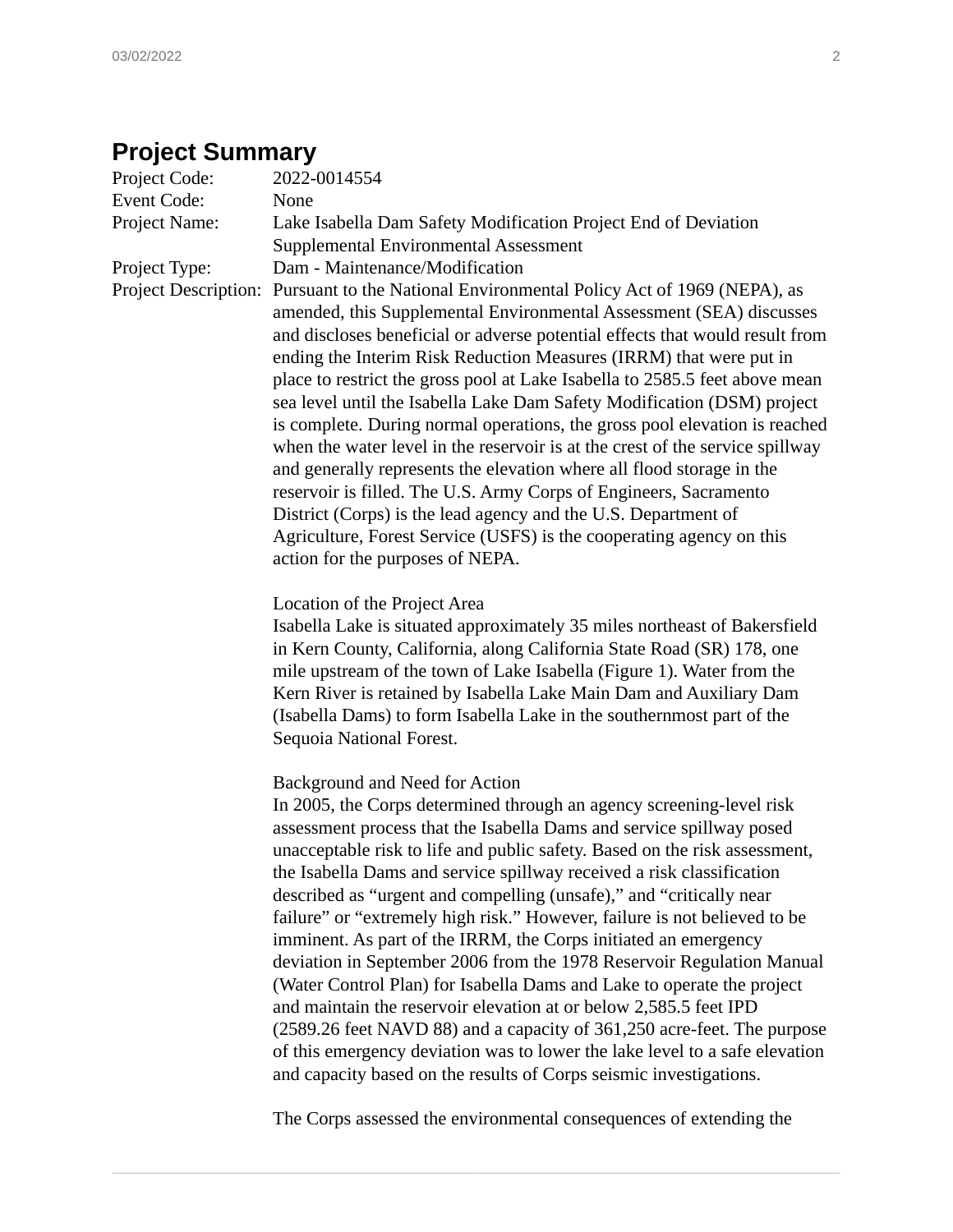emergency deviation annually from March 20, 2007, to September 30, 2015, in an environmental assessment (EA) that was completed in April 2008 (Corps 2008). The EA concluded that deviating from the Water Control Plan to restrict Isabella Lake levels at or below 2,585.5 feet in elevation between March and September for the years 2007 through 2015 would not have any significant effect on cultural resources or riparian vegetation found within the lake's perimeter or in the downstream areas of the Kern River below the dam. The deviation could result in minimal effects to recreation, socioeconomics (for example, local businesses that are seasonally dependent on some of the revenues provided by recreational users), air quality, water quality, and fisheries as lower lake levels make access more difficult for boaters and other recreational users, water temperatures warm up, dissolved oxygen levels decrease, and exposed reservoir bottoms dry out and are blown around by winds. These effects were not expected to be significant since they would typically mirror what normally has been occurring on an annual basis during dryer years since 1978.

#### Project Location:

Approximate location of the project can be viewed in Google Maps: [https://](https://www.google.com/maps/@35.690187550000005,-118.44901526901847,14z) [www.google.com/maps/@35.690187550000005,-118.44901526901847,14z](https://www.google.com/maps/@35.690187550000005,-118.44901526901847,14z)



Counties: Kern County, California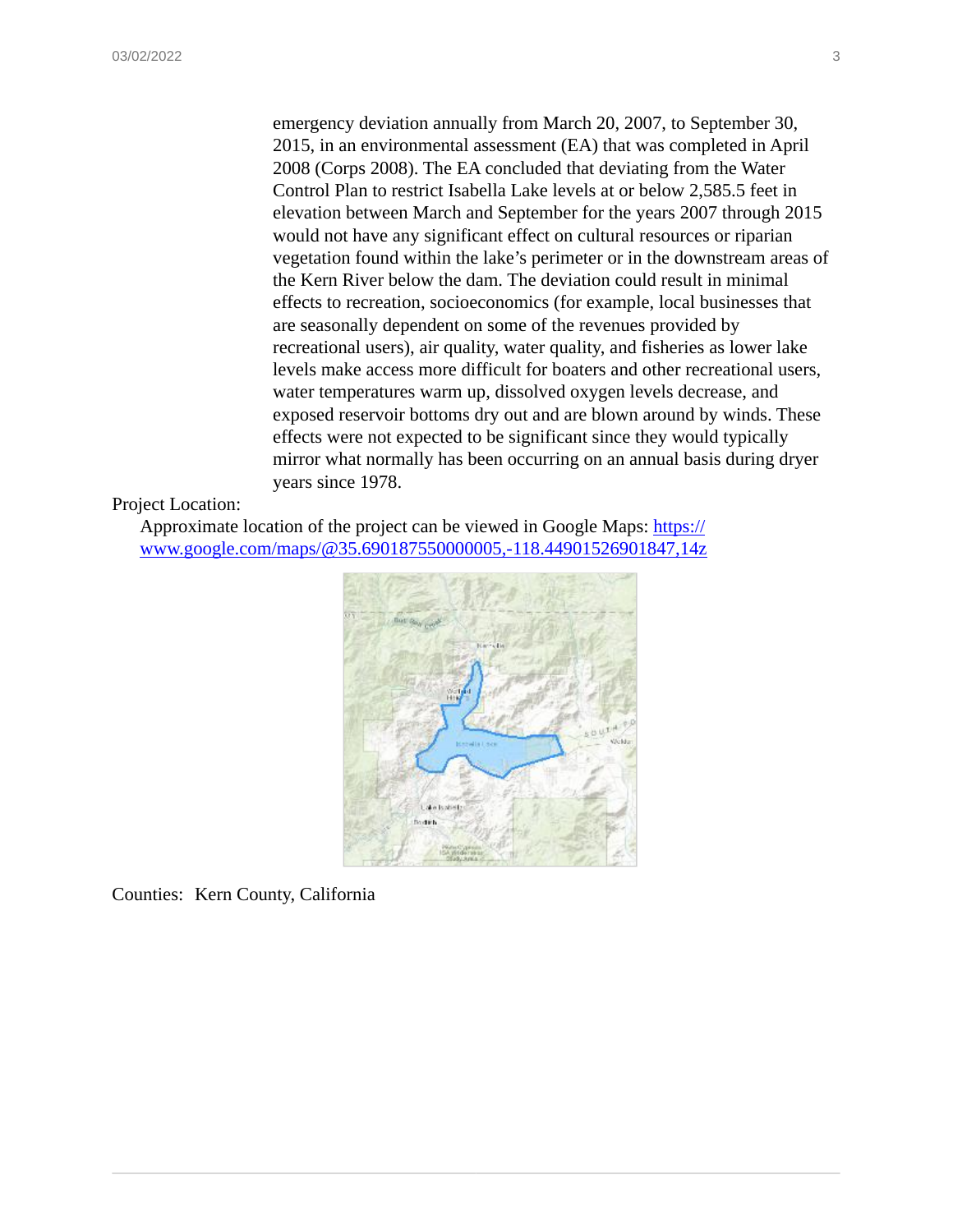### **Endangered Species Act Species**

There is a total of 8 threatened, endangered, or candidate species on this species list.

Species on this list should be considered in an effects analysis for your project and could include species that exist in another geographic area. For example, certain fish may appear on the species list because a project could affect downstream species.

IPaC does not display listed species or critical habitats under the sole jurisdiction of NOAA Fisheries<sup>[1](#page-7-0)</sup>, as USFWS does not have the authority to speak on behalf of NOAA and the Department of Commerce.

See the "Critical habitats" section below for those critical habitats that lie wholly or partially within your project area under this office's jurisdiction. Please contact the designated FWS office if you have questions.

<span id="page-7-0"></span>1. [NOAA Fisheries](https://www.fisheries.noaa.gov/), also known as the National Marine Fisheries Service (NMFS), is an office of the National Oceanic and Atmospheric Administration within the Department of Commerce.

### **Mammals**

| <b>NAME</b>                                                                                             | <b>STATUS</b> |
|---------------------------------------------------------------------------------------------------------|---------------|
| Fisher Pekania pennanti                                                                                 | Endangered    |
| Population: SSN DPS                                                                                     |               |
| There is <b>proposed</b> critical habitat for this species. The location of the critical habitat is not |               |
| available.                                                                                              |               |
| Species profile: https://ecos.fws.gov/ecp/species/3651                                                  |               |

### **Birds**

| <b>NAME</b>                                                                                                                                                                                                                                                                                          | <b>STATUS</b> |
|------------------------------------------------------------------------------------------------------------------------------------------------------------------------------------------------------------------------------------------------------------------------------------------------------|---------------|
| California Condor Gymnogyps californianus<br>Population: U.S.A. only, except where listed as an experimental population<br>There is <i>final</i> critical habitat for this species. The location of the critical habitat is not available.<br>Species profile: https://ecos.fws.gov/ecp/species/8193 | Endangered    |
| Least Bell's Vireo Vireo bellii pusillus<br>There is final critical habitat for this species. The location of the critical habitat is not available.<br>Species profile: https://ecos.fws.gov/ecp/species/5945                                                                                       | Endangered    |
| Southwestern Willow Flycatcher Empidonax traillii extimus<br>There is final critical habitat for this species. Your location overlaps the critical habitat.<br>Species profile: https://ecos.fws.gov/ecp/species/6749                                                                                |               |
| Yellow-billed Cuckoo Coccyzus americanus<br>Population: Western U.S. DPS<br>There is <i>final</i> critical habitat for this species. The location of the critical habitat is not available.<br>Species profile: https://ecos.fws.gov/ecp/species/3911                                                | Threatened    |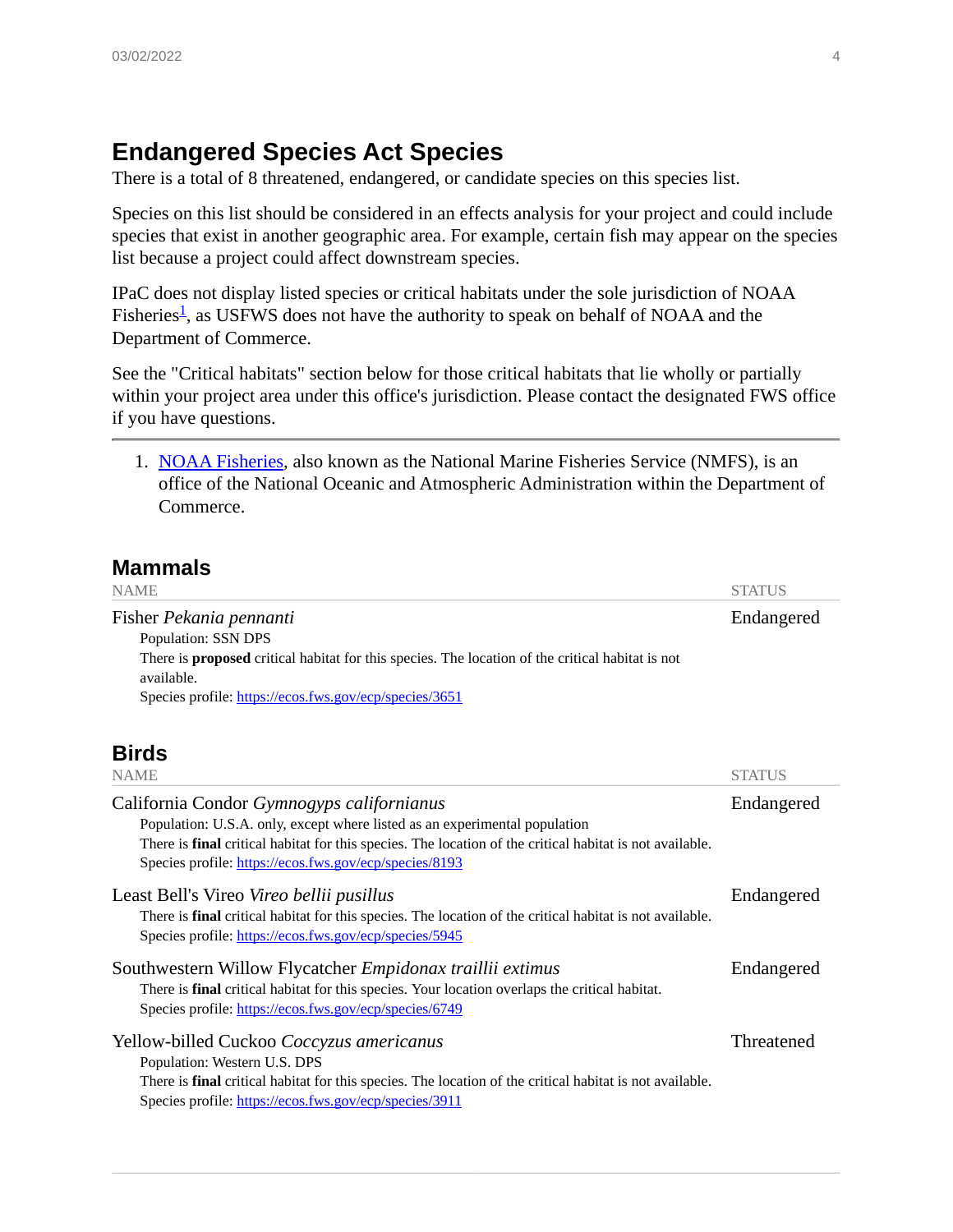### **Amphibians**

| <b>NAME</b>                                                                                                                                                                                                            | <b>STATUS</b> |
|------------------------------------------------------------------------------------------------------------------------------------------------------------------------------------------------------------------------|---------------|
| California Red-legged Frog Rana draytonii<br>There is <i>final</i> critical habitat for this species. The location of the critical habitat is not available.<br>Species profile: https://ecos.fws.gov/ecp/species/2891 | Threatened    |
| <b>Fishes</b><br><b>NAME</b>                                                                                                                                                                                           | <b>STATUS</b> |
|                                                                                                                                                                                                                        |               |
| Delta Smelt Hypomesus transpacificus<br>There is <i>final</i> critical habitat for this species. The location of the critical habitat is not available.<br>Species profile: https://ecos.fws.gov/ecp/species/321       | Threatened    |
| <b>Insects</b><br><b>NAME</b>                                                                                                                                                                                          | <b>STATUS</b> |
| <b>Monarch Butterfly Danaus plexippus</b><br>No critical habitat has been designated for this species.<br>Species profile: https://ecos.fws.gov/ecp/species/9743                                                       | Candidate     |
| <b>Critical habitats</b><br>There is 1 critical habitat wholly or partially within your project area under this office's<br>jurisdiction.                                                                              |               |
| <b>NAME</b>                                                                                                                                                                                                            | <b>STATUS</b> |

Southwestern Willow Flycatcher *Empidonax traillii extimus* <https://ecos.fws.gov/ecp/species/6749#crithab>

Final